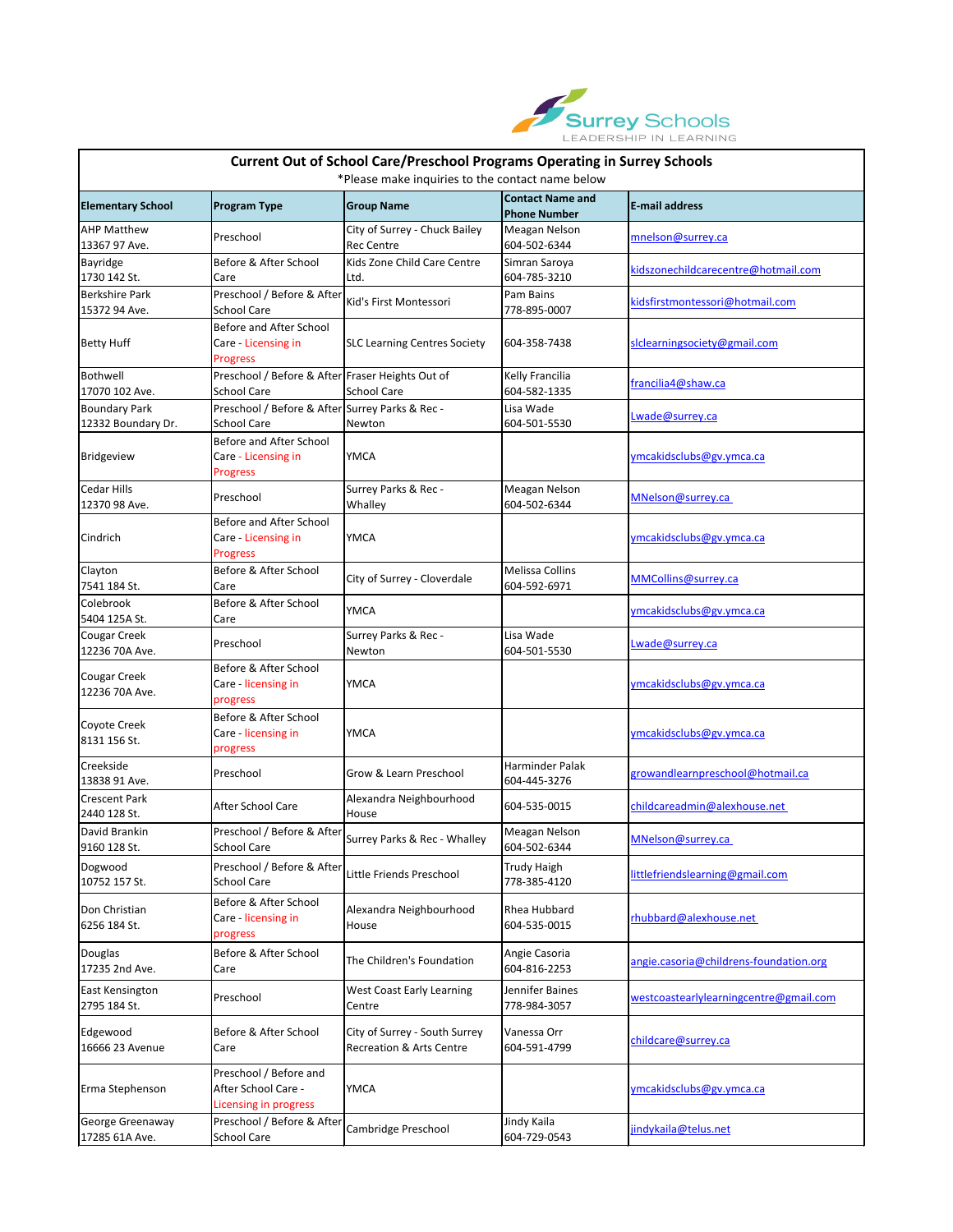| <b>Elementary School</b>                    | <b>Program Type</b>                                                  | <b>Group Name</b>                         | <b>Contact Name and</b><br><b>Phone Number</b>        | <b>E-mail address</b>               |
|---------------------------------------------|----------------------------------------------------------------------|-------------------------------------------|-------------------------------------------------------|-------------------------------------|
| Georges Vanier<br>6985 142 St.              | Preschool / Before & After<br><b>School Care</b>                     | Little Harvard Learning Centre            | <b>Mandip Bilg</b><br>604-306-4073                    | m_bilg@yahoo.ca                     |
| <b>Green Timbers</b><br>8824 144 St.        | Preschool                                                            | First Choice Montessori                   | Brenda Chohan<br>604-828-4451                         | firstchoicemontessori@shaw.ca       |
| <b>Frost Road</b>                           | Before and After School<br>Care - Licensing in<br><b>Progress</b>    | <b>YMCA</b>                               |                                                       | ymcakidsclubs@gv.ymca.ca            |
| H.T. Thrift<br>1739 148th St.               | After School Care                                                    | Tots of Fun School Age<br>Care            | Ranj Pallan<br>778-288-9885                           | pallanranj@yahoo.ca                 |
| <b>Harold Bishop</b><br>15670 104 Ave       | Preschool / Before & After<br><b>School Care</b>                     | Inspiring Minds Preschool                 | Anit Dosanjh<br>604-968-3888                          | contactus@shinesign.com             |
| Hillcrest                                   | Before and After School<br>Care - Licensing in<br><b>Progress</b>    | Alexandra Neighbourhood<br>House          | 604-535-0015                                          | childcareadmin@alexhouse.net        |
| Holly                                       | Before and After School<br>Care - Licensing in<br><b>Progress</b>    | <b>YMCA</b>                               |                                                       | ymcakidsclubs@gv.ymca.ca            |
| Hyland<br>6677 140 St.                      | Preschool / Before & After Cambridge Learning<br><b>School Care</b>  | Centre                                    | Aman Jouhal<br>604-897-8553                           | cambridgepreschool@icloud.com       |
| James Ardiel<br>13751 112 Ave.              | Before & After School<br>Care                                        | Young Buddies Club                        | Elham Zadeh<br>604-588-4050                           | YBC@telus.net                       |
| Janice Churchill<br>8226 146 St.            | Preschool / After School<br>Care                                     | Caterpillar Fun House                     | Jo Menon<br>778-855-3411                              | jo@caterpillarfunhouse.com          |
| Jessie Lee<br>2064 154 St.                  | Before & After School<br>Care                                        | <b>YMCA</b>                               |                                                       | ymcakidsclubs@gv.ymca.ca            |
| J.T. Brown<br>12530 60 Ave.                 | Preschool                                                            | <b>Grow &amp; Learn Preschool</b>         | Harminder Palak<br>604-375-3314                       | growandlearnpreschool@hotmail.ca    |
| Kirkbirde<br>12150 92 Ave.                  | Before & After School<br>Care                                        | Caterpillar Fun House                     | Jo Menon<br>778-855-3411                              | jo@caterpillarfunhouse.com          |
| Laronde<br>1880 Laronde Dr.                 | Preschool / Before & After Laronde Montessori<br><b>School Care</b>  | Children's House                          | Amie Jordan<br>604-785-0363                           | amiedjordan@gmail.com               |
| Latimer Road<br>19233 60 Ave.               | Before & After School<br>Care                                        | Kidz Rock Childcare                       | Leanne Waniek<br>604-657-9572                         | info@kidzrockbc.ca                  |
| Maddaugh<br>19405 76 Ave.                   | Before & After School<br>Care                                        | City of Surrey                            | <b>Melissa Collins</b><br>604-592-6971                | childcare@surrey.ca                 |
| Maple Green<br>14898 Spenser Dr.            | Preschool / Before &<br>After School<br>Care                         | Cambridge Preschool                       | Jindy Kaila<br>604-729-0543                           | jindykaila@telus.net                |
| Martha Currie<br>5811 184 St.               | Before & After School<br>Care                                        | Surrey Parks & Rec -<br>Cloverdale        | <b>Melissa Collins</b><br>604-592-6971                | MMCollins@surrey.ca                 |
| Martha Jane Norris<br>12928 66A Ave.        | Preschool                                                            | Cambridge Preschool @<br><b>MJ Norris</b> | Jindy Kaila<br>604-729-0543                           | jindykaila@telus.net                |
| <b>MB</b> Sanford                           | Before and After School<br>Care - Licensing in<br><b>Progress</b>    | <b>YMCA</b>                               |                                                       | ymcakidsclubs@gv.ymca.ca            |
| Morgan<br>3366 156A St.                     | Before & After School<br>Care                                        | Morgan Point Children's Centre            | Cindy Kataria<br>604-760-6842                         | Morgan_point@hotmail.com            |
| Mountainview<br>Montessori<br>15225 98 Ave. | Preschool / Before & After<br><b>School Care</b>                     | First Choice Montessori                   | Brenda Chohan<br>604-828-4451                         | firstchoicemontessori@shaw.ca       |
| Newton<br>13359 81 Ave.                     | Preschool                                                            | Newton Learning Zone                      | Sandy Hans<br>604-618-3305                            | newtonlearningzone@hotmail.com      |
| Pacific Heights<br>17148 26 Ave.            | Before & After School<br>Care                                        | Alexandra Neighbourhood<br><b>House</b>   | <b>Rhea Hubbard</b><br>604-535-0015                   | rhubbard@alexhouse.net              |
| Panorama Park                               | Before and After School<br>Care - Licensing in<br><b>Progress</b>    | <b>YMCA</b>                               |                                                       | ymcakidsclubs@gv.ymca.ca            |
| Port Kells<br>19076 88 Ave.                 | Before & After School<br>Care                                        | <b>Tiny Toes Learning Centre</b>          | Sam Dhudwal 778-822-<br>3565<br>Hardeep Heer 604-765- | tinytoeslearningcentres@gmail.com   |
| <b>Prince Charles</b><br>12405 100 Ave.     | Preschool / Before & After Kids Zone Childcare<br><b>School Care</b> | Centre                                    | Ruby Saroya<br>778-239-2075                           | kidszonechildcarecentre@hotmail.com |